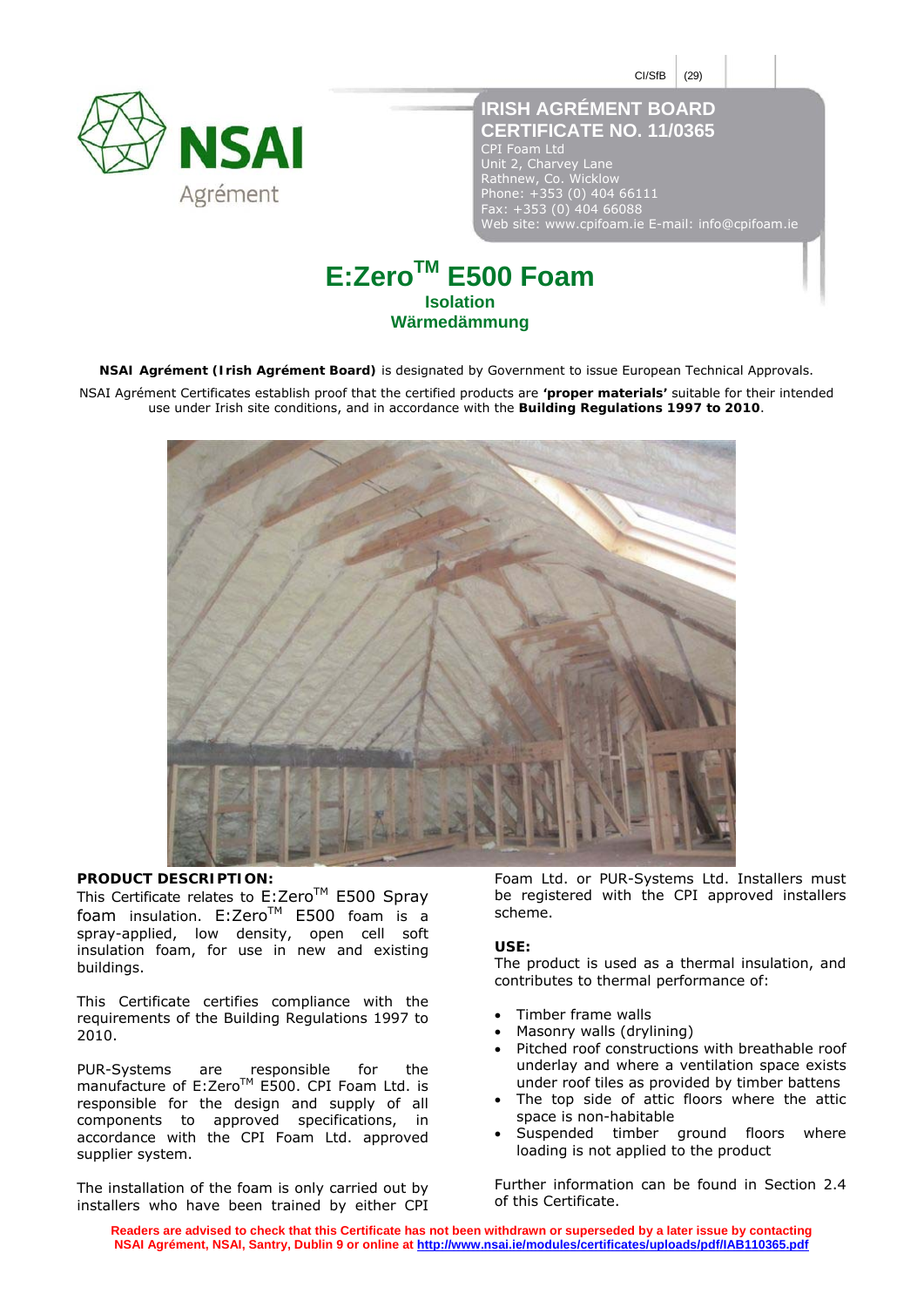

**MANUFACTURE AND MARKETING:**  The product is manufactured:

PUR-Systems GmbH & Co. KG Werner-von-Siemens-Straße 22 D-49124 Georgsmarienhütte Germany Tel: +49(0) 22 42 - 866 507 Fax: +49(0) 54 01- 83 55 83 Email: info@pursystems.de Web site: www.pursystems.de

# Part One / Certification

and marketed by

CPI Foam Ltd Unit 2, Charvey Lane Rathnew, Co. Wicklow<br>Tel:  $+353(0)4046$  $+353(0)40466111$ Fax: +353 (0) 404 66088 E-mail: info@cpifoam.ie Web site: www.cpifoam.ie



# **1.1 ASSESSMENT**

In the opinion of NSAI Agrément, E:Zero™ E500 spray foam insulation, if used in accordance with this Certificate, meets the requirements of the Building Regulations 1997 - 2010 as indicated in Section 1.2 of this Certificate.

# **1.2 BUILDING REGULATIONS 1997 to 2010**

# **REQUIREMENT:**

# *Part D – Materials and Workmanship*

 $D3 - E:Zero^{TM} E500$  spray foam insulation, as certified in this Certificate, is comprised of proper materials fit for their intended use (See Part 4 of this Certificate).

**D1** − E:Zero<sup>™</sup> E500 spray foam insulation, as certified in this Certificate, meets the requirements of the building regulations for workmanship.

# *Part B – Fire Safety*

# **B3 – Internal Fire Spread (Structure)**

Walls using E:ZeroTM E500 spray foam insulation meet the requirement, provided the completed walls comply with the conditions described in Section 4.1 of this Certificate.

#### **B4 – External Fire Spread**

E:ZeroTM E500 spray foam insulation will not affect the external fire rating of any building construction in which it is incorporated.

# *Part C – Site Preparation and Resistance to Moisture*

# **C4 – Resistance to Weather and Ground Moisture**

 $E:Zero^{TM}$  E500 spray foam insulation meets the requirements of this regulation when installed as indicated in Section 2.3, in walls, floors and pitched roofs constructed in compliance with Part 3 of this Certificate.

# *Part F – Ventilation*

# **F1 – Means of Ventilation**

 $E:Zero^{TM}$  E500 spray foam insulation can meet the requirements of this regulation, when installed in accordance with Part 2 and 3 of this Certificate.

#### **F2 – Condensation in Roofs**

E:Zero™ E500 spray foam insulation meets the requirements of this regulation, when designed and installed in accordance with Section 2.3 and Part 3 of this Certificate.

## *Part J – Heat Producing Appliances*  **J3 – Protection of Building**

E:Zero™ E500 spray foam insulation, if used in accordance with this Certificate, meets the requirements of the Building Regulations 1997 to 2010.

# *Part L – Conservation of Fuel and Energy*  **L1 - Conservation of fuel and energy**

Based on the measured thermal conductivity's (See Part 4 of this Certificate), walls, pitched roofs, suspended ground floors and attic floors incorporating E:ZeroTM E500 spray foam insulation can meet current 'U-value' requirements (see Section 4.4 of this Certificate).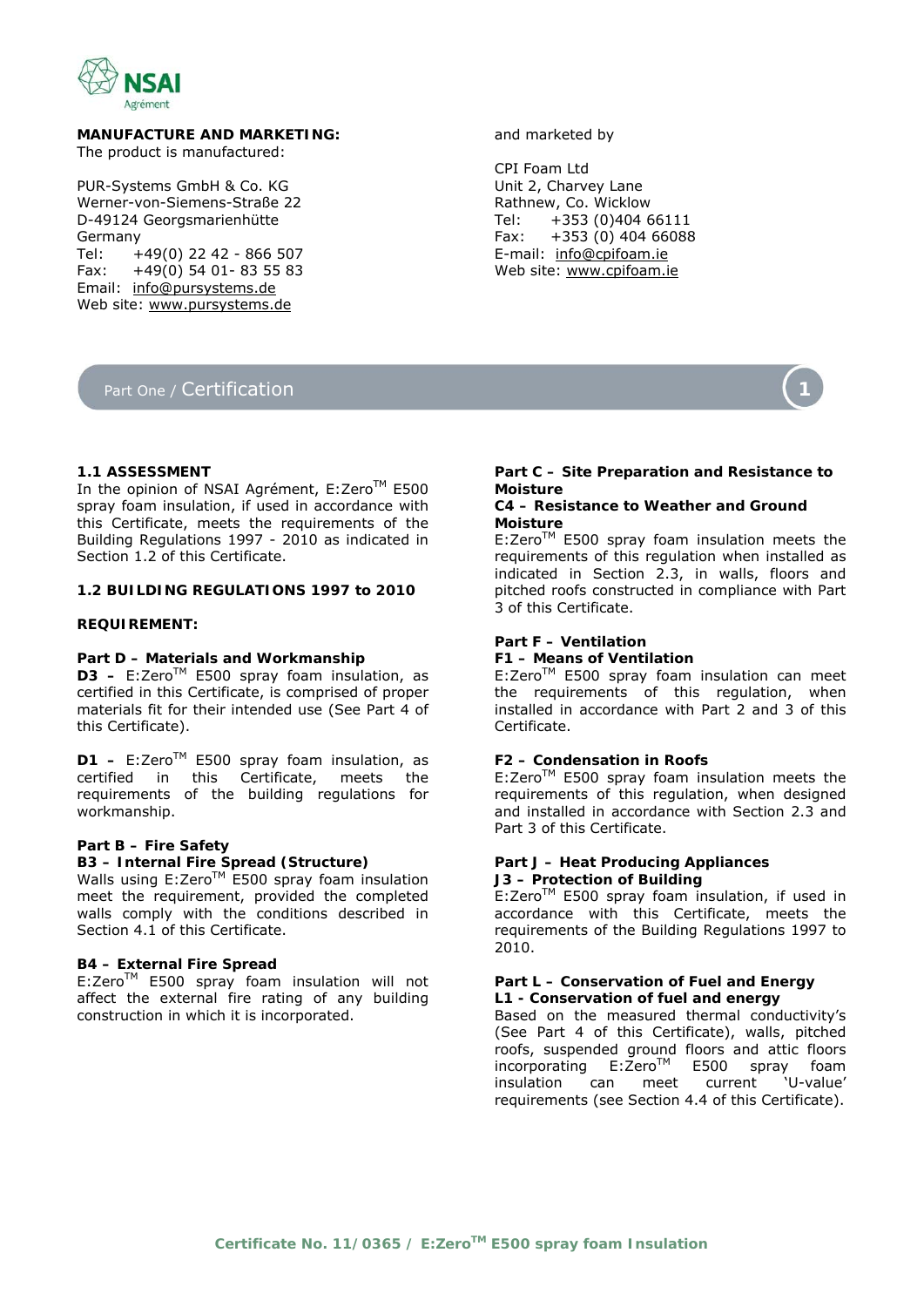

Part Two / Technical Specification and Control Data **2** 

# **2.1 PRODUCT DESCRIPTION**

E:Zero™ E500 spray foam insulation consists of a open celled structure. The insulation is sprayapplied in a liquid form and expands in seconds to provide a flexible foam blanket. Typically E:Zero<sup>TM</sup> E500 has a density range of 8.0 - 11.0 kg/m<sup>3</sup>. All product characteristics are outlined in Part 4 of this Certificate. The foam is prepared from two liquid components: E:ISO:500 (Isocyanate or A-side) and E:500 (Polyol or Bside), which are mixed within the nozzle of the spray gun during the application process.  $E:Zero^{TM}$  E500 is a water blown spray foam insulation and has a low thermal conductivity value. No VOC's, CFC's, HCFC's or Urea formaldehyde are used in the manufacture of the foam. E: Zero™ E500 has zero food value for rodents or insects.

On-site quality control checks include density and appearance.

# **2.2 DELIVERY, STORAGE AND MARKING**

The two components, isocyanate E:ISO:500 and polyol E:500, are delivered to site in drums of up to 250kg net capacity, bearing the product name, batch number, expiry date and NSAI Agrément identification mark incorporating the NSAI Agrément Certificate number.

Drums should be stored in a well-ventilated area, away from possible ignition sources. The drums must be protected from frost at all times. The recommended storage temperature is 25°C. Polyol should not be stored below 15°C and the isocyanate not below 20°C. Short term exposure to lower temperatures must be kept to a minimum.

It is recommended that the drums remain factory-sealed with gaskets in place until they are to be used, in order to reduce the chance of contamination of the chemicals and spillage of chemicals while moving the drums. Protective clothing must always be worn when handling and moving the drums. E:Zero™ E500 Spray insulation polyol must be used within 2 months of the date of manufacture.

The isocyanate ISO:500 and polyol E:500 remain homogenized (chemically stable) and as a result there is no requirement to pre-mixing the two components. The two components are recirculated through a heater in order to bring both components to optimal pre-heat temperature for spraying.

Drums must be completely empty of liquid components before disposal. Drums must not be re-used once emptied. In general drums are returned to the manufacture for reconditioning and recycling.

Isocyanate and polyol are classified at 'harmful' and 'irritant', and the packaging bears the appropriate hazard warning labels. Direct contact with the raw material must be avoided and operatives must be equipped with the appropriate protective clothing. When fully reacted and cured, E:Zero™ E500 does not constitute a hazard.

#### **2.3 INSTALLATION 2.3.1 Precautions**

To comply with the requirements of the Safety, Health and Welfare at Work Act 2005, it is essential that there is an exchange of information between the client and the installer before spray operations commence on any site. Existing health hazards at the premises and those likely to be brought into the client's environment by the installer should be discussed and measures agreed to deal with them effectively.

The process for the installation of  $E:Zero^{TM}E500$ requires worker controls for exposure to vapours. Applicators must wear full personal protection equipment when working with the product, including full-face fresh-air supplied respirators, protective clothing and gloves. Other trades and personnel must vacate all spaces in which spraying is taking place. In addition, supplemental ventilation, in the form of natural ventilation or mechanical ventilation may be required in order to prevent off gassing during the manufacturing/spraying process entering other potentially habited areas of the building.

Vapours given off by certain components of the system, e.g. "MDI" methylene diphenyl diisocyanate or Isocyanate, are generally heavier than air and will tend to move to lower parts of the dwelling. These parts must be ventilated by opening windows and doors to prevent the buildup of toxic vapours. A 24 hour waiting period prior to re-occupancy is recommended for buildings that are already occupied. Certain applications, e.g. confined roofs, require the use of extractor fans as recommended by the Certificate holder.

Under extreme conditions of temperature and humidity, foam can be corrosive when in contact with Zinc plates. Additional protective measures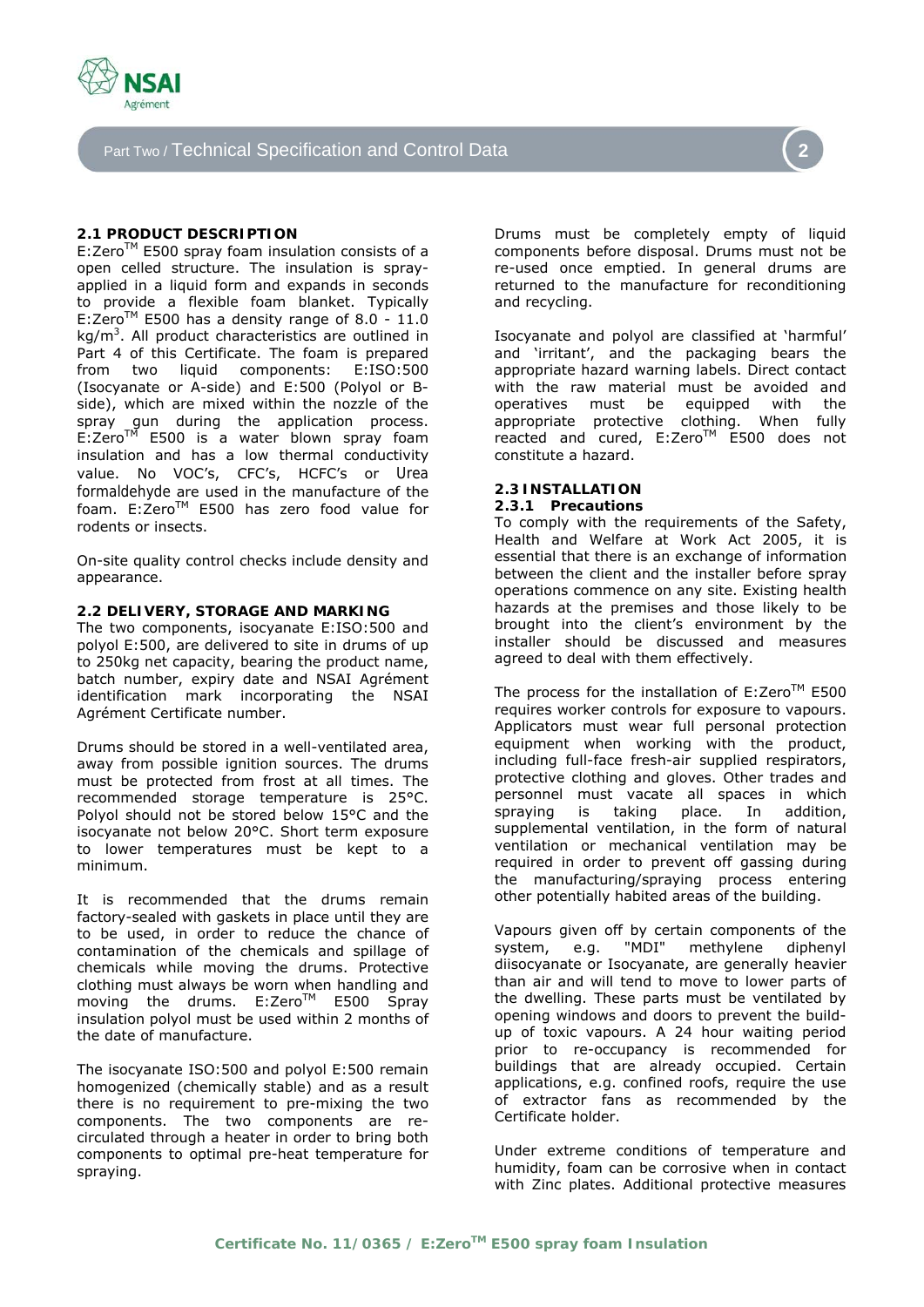

should be considered as outlined in Clause 4.6 of this Certificate.

Care should be taken to minimise the degree of overspray generated whilst spraying. This is in the form of a fine mist of particles that can travel considerable distances and will adhere strongly to surfaces they land on.

To prevent the product from entering occupied space, for example during installation in the loft area, the loft hatch must be kept closed during the spraying process. Protective covers must be placed over water tanks to prevent contamination during application, and should not be removed until sufficient time has elapsed for potentially harmful vapours to be ventilated from the roof space.

# **2.3.2 General**

Installation of E:Zero™ E500 Spray insulation must be carried out by installers who have been approved and trained by the Certificate holder, and are also NSAI Agrément registered spray foam applicators. The requirements of the CPI Foam Ltd. Installer Training Manual must be followed at all times.

The product forms a strong bond with clean and dry substrates.

# **2.3.3 Procedure**

Building elements to be insulated must be assessed for suitability and any necessary repairs carried out. The positioning and access to services should also be considered. Areas that are not to be sprayed with E:Zero™ E500 must be masked off by taping plastic sheeting in place, as overspray will stick to most surfaces and cannot be removed without damaging that surface.

The product should be spray applied to clean and dry substrates, and built-up in layers of 100mm in a single pass.

| Processing Data - E:Zero™ E500 |                            |  |  |
|--------------------------------|----------------------------|--|--|
| Cream time                     | $1-2$ sec                  |  |  |
| Gel time                       | $4-5$ sec                  |  |  |
| Rise time                      | $5-6$ sec                  |  |  |
| Free rise density (core)       | $8 - 11$ kg/m <sup>3</sup> |  |  |
| اد⊤                            |                            |  |  |

**Table 1** 

**Density** of the foam is more important that rise height, as the density is directly related to the yield of the foam.  $E:Zero^{TM'}$  E500 trained installers take 3 number insitu samples in the form of cut out cubes per 'session' of spraying. These large samples are then accurately cut down to  $10x10x10cm$  cubes (1000cm<sup>3</sup>) and appropriately labelled and weighted to confirm 'on-ratio' spraying. The acceptable range for these quality control samples are given in table 1 and 6 of this certificate.

A 'session' is deemed to end when machinery is switched off, when either barrel is changed, if off ratio spraying is observed, if climatic conditions i.e. temperature drop outside allowable levels, if problems arise with equipment. A full list of 'session end' are outlined in CPI Foam Ltd. quality control documentation and training manual.

The product contains no organic blowing agents. The polyol component contains water which vaporises due to the exothermic reaction to create the cell structure. The resulting solid foam is reacted (cured) in seconds and contains no residual water.

Once the foam has fully cured, the product is trimmed flat to the inside edge of timber studs or rafters, using a saw and then covered with vapour barrier and lining board.

#### **2.3.3 Application Procedure General**

- When placing foam insulation at ceiling level within attics, timber ceiling joists or rafters should not be completely covered or encapsulated. Timber counter battens should be provided on top of existing ceiling joist in order to provide a safe defined hard-standing for emergency maintenance access to water tanks or services.
- When placing foam insulation at ceiling level within an attic, attic hatches must be modified such that they will have an equivalent thermal resistance to that of the upgraded ceiling.

## **2.4 BUILDING INSTALLATIONS**

Particular attention must be paid to avoiding thermal bridging at key junctions for all details below. It is essential that adequate ventilation be provided in accordance with TGD Part F of the Building Regulations 1997 - 2010, for all installations as outlined hereunder.

#### **2.4.1 Timber Frame Walls**

The product is sprayed into the cavity formed by timber studs and the sheathing board (either plywood or OSB). When cured, excess foam is trimmed flush with the studs and the lining board (plasterboard per Table 7) with vapour barrier is installed. (Figure 1)

## **2.4.2 Masonry Walls - Drylining**

The internal surface of the masonry wall must be inspected for signs of dampness – any existing defects with the existing structure must be resolved prior to installation of the product. (see Figure 2).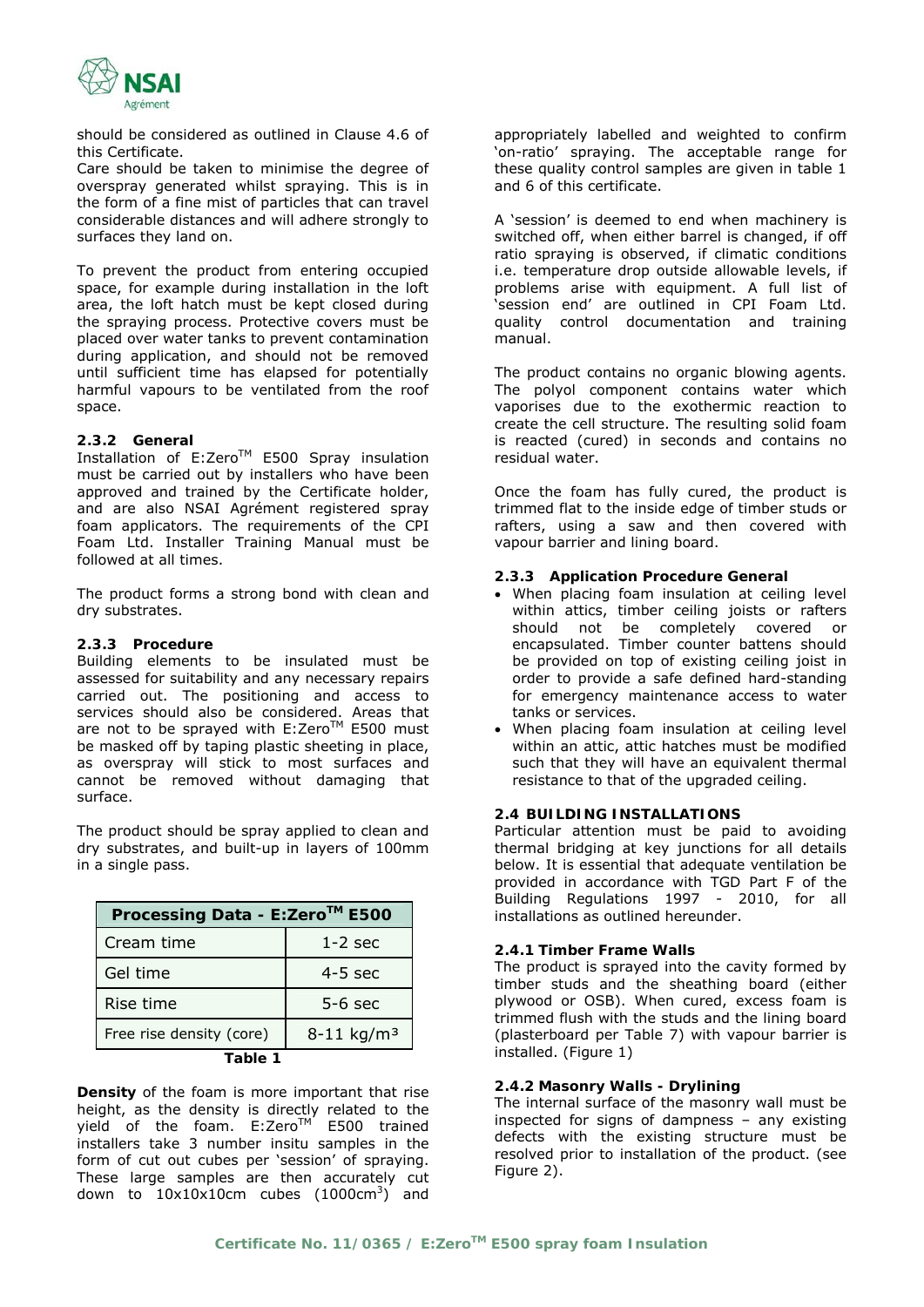



**Figure 1: Timber Frame Wall** 

Timber battens are installed on the internal side of the masonry wall at typically 600mm centres.  $E:Zero^{TM}$  is sprayed into the cavity formed by the battens. When cured, the excess foam is trimmed flush with the battens. A lining board with vapour barrier (plasterboard per Table 7) is installed.

#### **2.4.3 Pitched Roof - Insulation on Slope**

The product is sprayed into the cavity formed by the rafters and the CPI breathable card. When cured, the excess foam is trimmed flush with the rafters and the lining board with vapour barrier is installed. (Figure 4 & 5)

To satisfy the requirements of ICP 2:2002 and BS 5250:2002, a vapour control layer must be installed behind the plasterboard lining, unless an assessment shows it to be unnecessary.

For new build roof constructions where a nonbreathable HR underlay or a breathable LR underlay is fitted, a continuous 50mm gap must be maintained between the insulation and the underlay, which is vented at the eaves and ridge. This ventilation gap can be created by installing CPI's breathable card as indicated in Figure 4 & 5 of this Certificate. In general, tiling counter battens are not required for non-breathable HR underlay. Designer should refer to the specific requirements of breathable LR underlays as counter battens are generally required. Alternatively if sarking boards are provide under the breathable LR underlay with tiling battens

and counter battens above, no 50mm ventilated gap is required between the insulation and the sarking board.

For the refurbishment of existing roof where the roof tiles and roof tile underlay are not being removed, in these circumstances a continuous 50mm gap must be maintained between the insulation and the roof tile underlay which is vented at the eaves and ridge.

For all roof installations the foam insulation must be installed between the proprietary eaves ventilator and over the wall plate at the eaves to provide continuity with the wall insulation.

For both habitable and non-habitable attics, provision must be made for adequate ventilation as outlined in TGD Part F of the Building Regulations 1997 - 2010.

In addition, care should be taken to ensure that ingress of moisture vapour from the dwelling space below is restricted as follows:

- providing the means to remove it at source
- providing a well-sealed ceiling in accordance with BS 5250:2002
- installing an effective sealed vapour control layer
- covering of water tanks in the loft space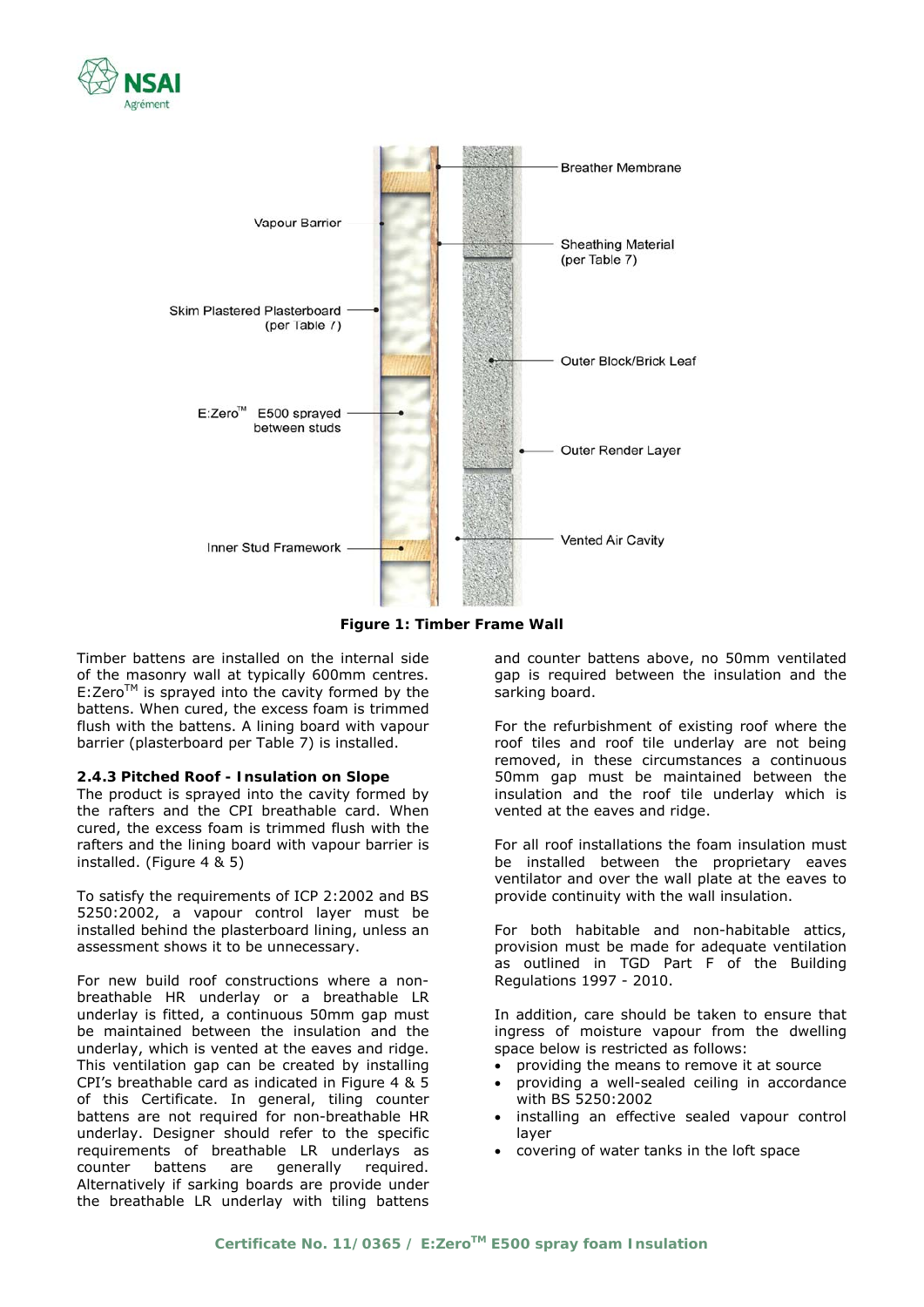



**Figure 2: Masonry Wall – Dry Lining** 

**2.4.4 Attic Floors - Insulation at Ceiling level**  The product is sprayed into the cavity formed by the joists and the attic floor (lining board).



**Figure 3 - Recessed down-lighters.** 

Where recessed lights exist, or are to be used, particularly recessed down-lighters, guards should be fitted to keep the insulation at least 75mm from the heat source. Where used with down-lighters and recessed light fittings, the guard should be open-topped or ventilated by drilling holes in the top of the guard. Guards should be made of rigid boards, light gauge nonmagnetic metal; terracotta plant pots can also be used, providing they are of appropriate diameter (i.e. keep insulation 75mm away from heat source).

# **2.4.5 Suspended Timber Ground Floors**

A barrier, such as thin plywood or a vapour permeable membrane, must be fixed to the underside of the joists to contain the foam. The product is then sprayed from above into the cavity formed by this barrier and the joists. When cured, the excess foam is trimmed flush with the joists and the flooring board installed.

An air gap of at least 150mm must be left between the joists and the ground to allow for sub-floor ventilation.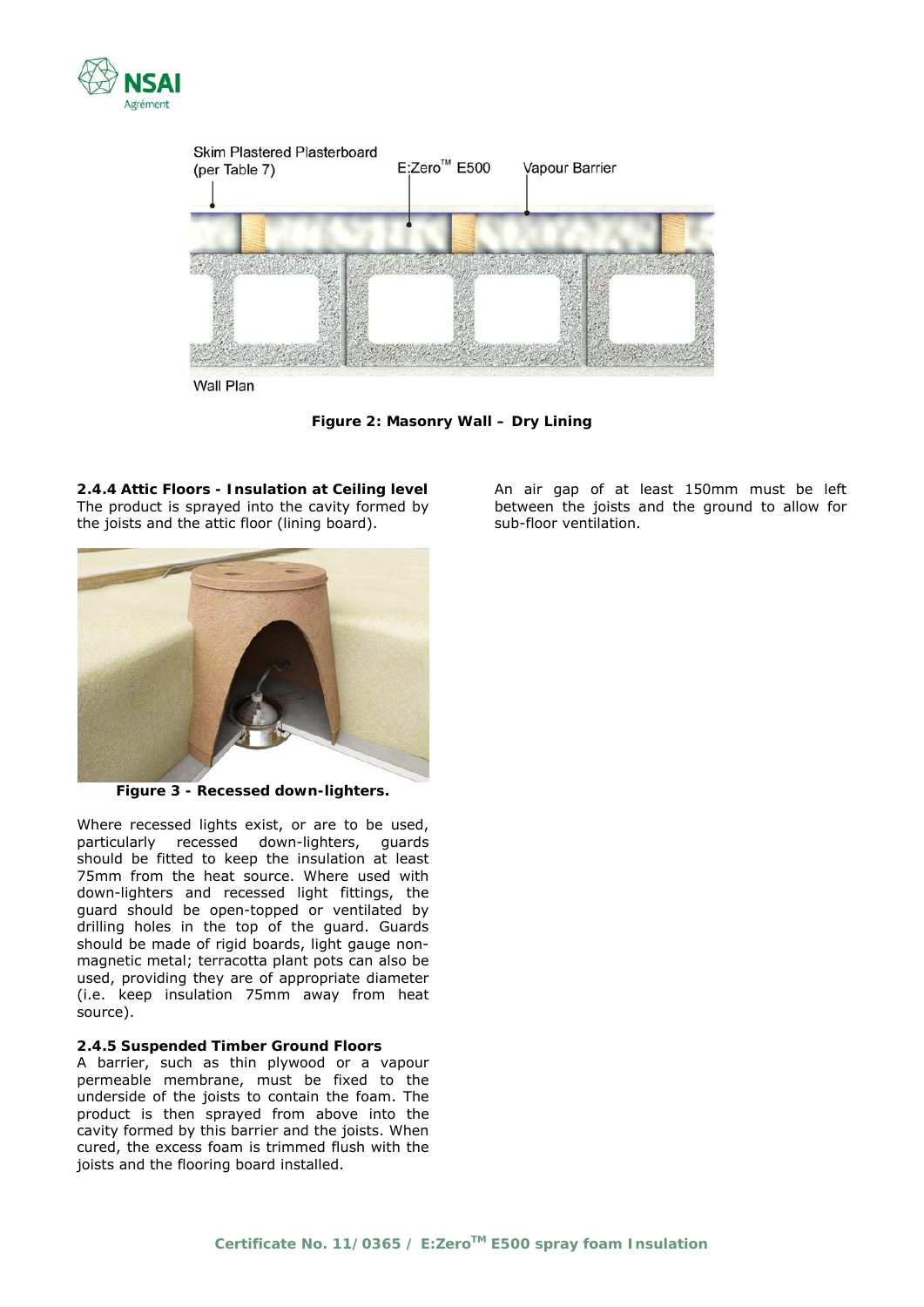

Certificate No. 11/0365 / E:Zero<sup>™</sup> E500 spray foam Insulation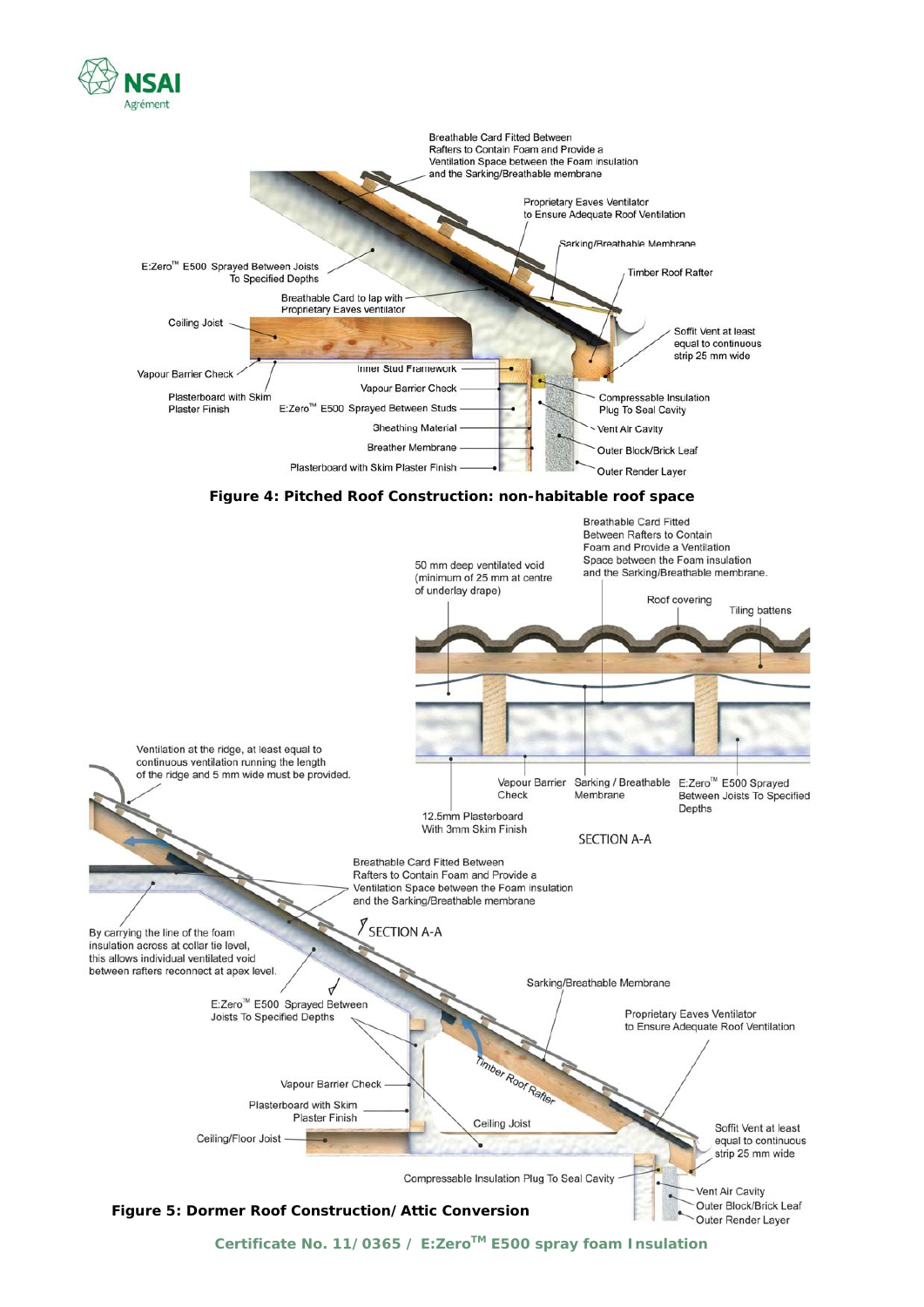Part Three / Design Data

# **3.1 GENERAL**

E:Zero™ E500 is satisfactory for use in reducing the U-value of walls, pitched roofs, and suspended ground floors of dwellings when used in accordance with the relevant requirements of BS 5250:2002 *Code of practice for control of condensation in buildings*. The product can be used

- between the studs of conventional timber frame wall constructions.
- for internal new and remedial work on masonry walls utilising timber battens, breathable membrane or CPI's breathable card, vapour barrier check and dry-lining boards.
- between timber rafters in pitched roofs constructed in accordance with ICP 2:2002 *Code of practice for slating and tiling*, with a breathable roof underlay where the space beneath the roof tiles is ventilated by means of timber battens and the underlay is separated by CPI's breathable card, or where the rafters have been covered by a timber sarking board (i.e. roof underlay is fully supported).
- between attic floor joists onto existing drylined ceiling of room below (where attic is non-habitable).
- between joists in suspended timber ground floors provided these situations are nonloadbearing.

In all situations, the product must be covered by suitable internal lining boards and vapour barrier check. In the case where the product has been applied between rafters in a non-habitable roof space, if the covering will be deemed to be provided by the lining board of the ceiling below, an assessment to BS 5250:2002 establishing same is required.

It is essential that elements are designed and constructed to incorporate normal precautions against moisture ingress before the application of E:ZeroTM E500. Acceptable construction details should be followed for limitation of thermal bridging (see Section 1.3.3.2 of TGD to Part L of the Building Regulations 1997 to 2010).

New constructions must be designed in accordance with the relevant requirements of BS 5268-6.1:1996 *Structural use of timber – Code of practice for timber frame walls – Dwellings not exceeding seven storeys*, BS 5268-3:1998 *Structural use of timber – Code of practice for trussed rafter roofs*, BS 8103-3:1996 *Structural* 

*design of low-rise buildings – Code of practice for timber floors and roofs for housing*, IS 325- 1:1996 *Use of masonry – Structural use of unreinforced masonry*, BS 5628-3:2005 *Code of practice for use of masonry – Materials and components, design and workmanship*, BS 5628- 2:2005 *Code of practice for use of masonry – Structural use of reinforced and prestressed masonry*, and BS 5250:2002. The relevant recommendations of Section 3 of BS 5390:1976 *Code of practice for stone masonry* should be followed where the wall incorporates stone or cast stone. Roofs subject to the relevant requirements of the Building Regulations 1997 to 2010 should be constructed in accordance with ICP 2:2002.

Roof tile underlay's must be the subject of a current NSAI Agrément Certificate for such use. Underlay's should be installed in accordance with, and within the limits of, that Certificate.

Existing buildings must be in a good state of repair with no evidence of rain penetration or damp. Defects must be made good prior to installation of E:Zero™ E500.

# **3.2 LOADING**

The floor design loadings for self contained single family dwelling units as defined in BS 6399- 1:1996 *Loading for buildings – code of practice for dead and imposed loads* and Eurocode 1 are:

- Uniformly distributed load 1.5 kPa
- Concentrated load 1.4 kn

Where E:Zero™ E500 is used in a suspended timber ground floor, resistance to concentrated and distributed loads is a function of the floor specification.

 $E:Zero^{TM}$  E500 foam is a soft foam and does not contribute to the structural performance of any building element.

# **3.3 UNDERFLOOR HEATING SYSTEMS**

The maximum continuous working temperature of the insulation is 70°C. Where underfloor heating systems are to be used, the advice of the Certificate holder should be sought.



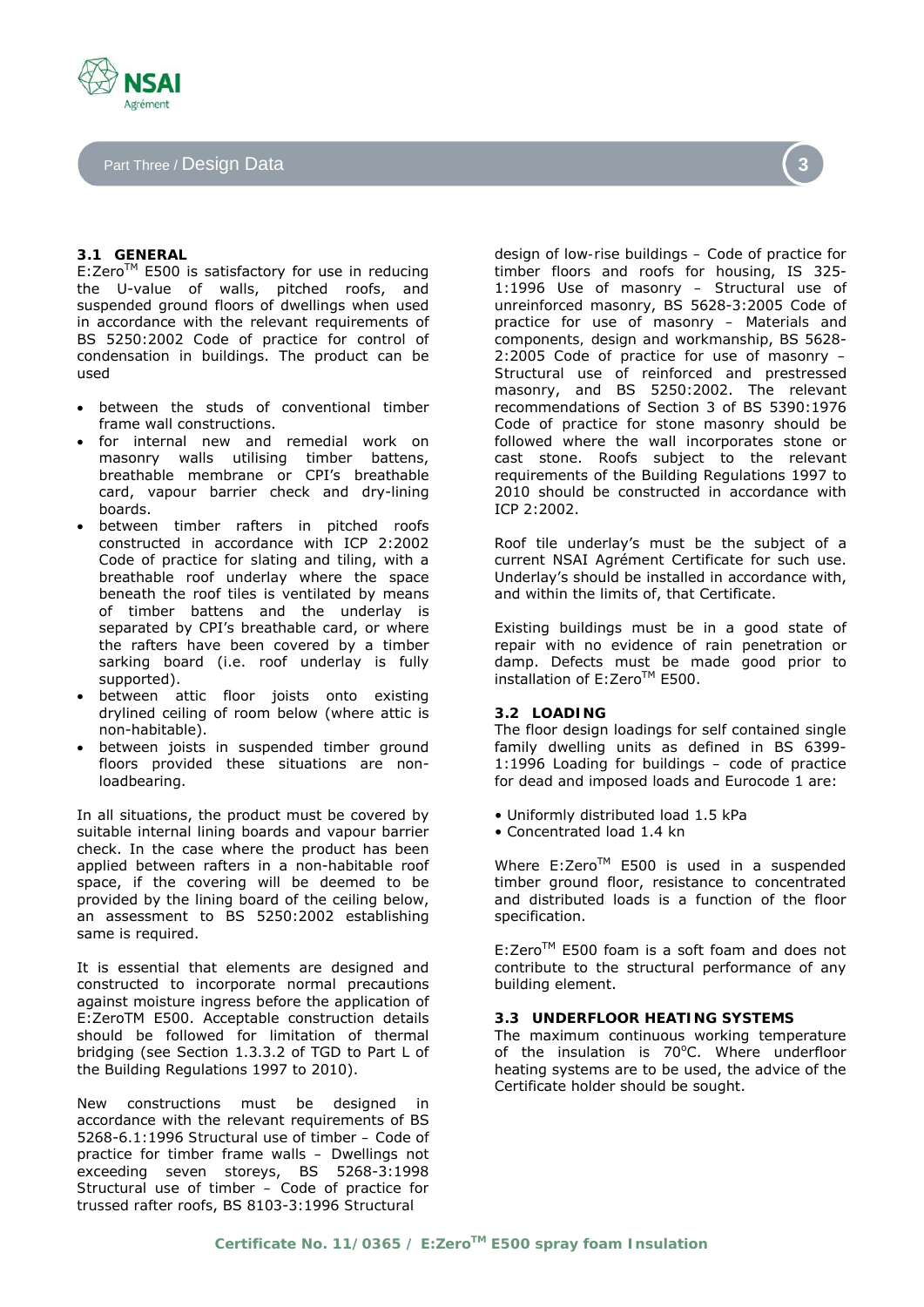

Part Four / Technical Investigations

# **4.1 BEHAVIOUR IN FIRE**

Although E:Zero™ E500 Spray insulation is not classified as non-combustible and must be protected from naked flames and other ignition sources during and after installation, when used in the context of this Certificate the increase in fire loads in the building consequent to its use is negligible.

The fire ratings to IS EN 13501-1:2007 *Fire classification of construction products and building elements – Classification using data from reaction to fire tests*, when tested to IS EN 13823:2002 *Reaction to fire tests for building products – Building products excluding floorings exposed to the thermal attack by a single burning item* are shown in Table 7.

Once installed, the product must be contained by a suitable lining board, e.g. 12.5mm plasterboard, with joints fully sealed and supported by rafters or studs. Therefore, it will not contribute to the development stages of a fire or present a smoke or toxic hazard until the lining is compromised.

Care must be taken to ensure continuity of fire resistance at junctions with fire-resisting elements, in accordance with the relevant provisions of the Building Regulations 1997 to 2010.

Elements must incorporate cavity barriers at edges, around openings, at junctions with fireresisting elements and in extensive cavities in accordance with the relevant provisions of the Building Regulations 1997 to 2010. The design and installation of cavity barriers must take into account any anticipated differential movement.

# **4.1.1 Walls**

The product can be added to the void between studwork, or used as a substitute for glass mineral wool or combustible insulation material, in any load-bearing, timber frame inner leaf to a double leaf wall system providing that:

- the outer leaf is masonry, and
- the existing inner leaf system has been shown to satisfy the load-bearing capacity performance criteria of BS 476-21:1987 *Fire tests on building materials and structures – Methods for determination of the fire resistance of load-bearing elements of construction* or IS EN 1365-1:2000 *Fire resistance tests for load-bearing elements - Walls* for the required resistance period.

The suitability of constructions other than those described above should be demonstrated by appropriate test or assessment.

# **4.1.2 Roofs**

The use of the product in a tiled pitched roof will not affect its external rating when evaluated by assessment or test to BS 476-3:2004 *Fire tests on building materials and structures – Classification and method of test for external fire exposure to roofs*.

The product must not be applied over junctions between roofs and walls required to provide a minimum period of fire resistance.

#### **4.1.3 J3 – Protection of Building**

Combustible wall insulation material shall generally be separated by solid non combustible material not less than 200mm thick, from any heating appliance or from any flue pipe or opening to a heating appliance. Particular details are given in Diagrams 2 - 8 of the TGD Part J Building Regulations 1997 to 2010. It should also be separated by 40mm from the external surface of a masonry chimney. For chimneys covered by BS 4543-1:1990 *Factory made insulated chimneys – Methods of test* separation between this product and the external surface of the chimney shall be determined in accordance with clause 2.17, Part J Building Regulations 1997 to 2010.

## **4.2 CONDENSATION RISK**

Areas where there is a significant risk of condensation due to high levels of humidity should be identified during the initial site survey.

# **4.2.1 Interstitial Condensation**

A vapour control layer is required on the warm side of E:Zero™ E500 Spray insulation, unless an assessment to BS 5250:2002 indicates that it is not necessary for a particular construction. E:Zero™ E500 will not contribute to minimising the risk of interstitial condensation driven by convection, but has a low " $\lambda$ " value. E:Zero<sup>TM</sup> E500 has a low water vapour resistance factors or μ-value (see table 6 of this certificate). E:ZeroTM E500 has a vapour resistivity value (μ value ) of 11.44 when tested to IS EN 12086:1997 *Thermal insulating products for building applications – Determination of water vapour transmission properties*. Typically masonry would have a water vapour resistance factors or μ-values of 22 while render would have a value of 100.

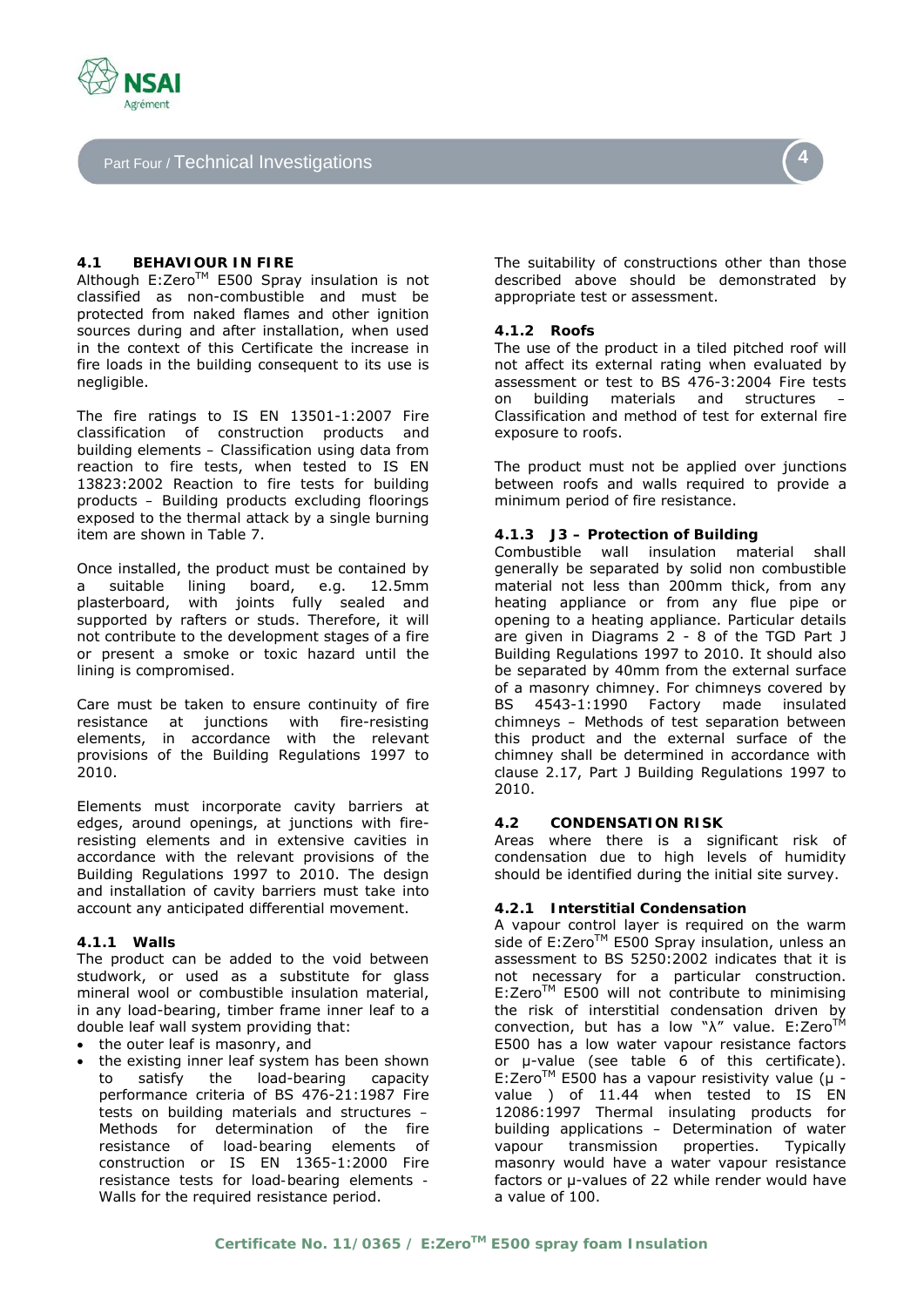

Care should be taken to provide adequate ventilation, particularly in rooms expected to experience high humidity, and to ensure the integrity of vapour control layers and linings against vapour ingress.

# **4.2.2 Internal Surface condensation.**

When improving the thermal performance of the external envelope of an existing building, through internal drylining with infill foam insulation or in attic spaces, designers need to consider the impact of these improvements on other untouched elements of the building.

Likewise, as discussed in section 4.4 of this certificate, thermally bridged sections of the envelope such as window jambs, cills and eves will experience a lower level of increased thermal performance. The degree of improvement to these junctions can be limited due to physical restrictions on site i.e. window boards, opening window sashes, access to eves and around wall plates.

When bridged junctions meet the requirements of TGD L appendix D table D1, the coldest internal surface temperature will satisfy the requirements of section D2, namely that the temperature factor ( $f_{\text{Rsi}}$ ) shall be equal to or greater than 0.75. As a result best practice will have been adopted in order to limit the risk of internal surface condensation which can result in dampness and mould growth.

When site limiting factors give rise to substandard level of insulation at bridged junctions, guidance should be sought from the certificate holder as to acceptable minimum requirements (see section 4.4 for further guidance).

When insulating buildings, the recommendations of BS 5250:2002 should be followed to minimise the risk of condensation within the building elements and structures.

Walls, floors and roofs will adequately limit the risk of surface condensation where the thermal transmittance (U-value) does not exceed  $0.7W/m^2K$  for walls and floors, and  $0.35W/m^2K$ for roofs at any point, and openings and junctions with other elements are designed in accordance with the DoEHLG publication *Limiting Thermal Bridging & Air Infiltration – Acceptable Construction Details*.

# **4.3 THERMAL INSULATION**

Calculations of the thermal transmittance (Uvalue) of specific constructions should be carried out in accordance with IS EN ISO 6946:2007 *Building components and building elements – Thermal resistance and thermal transmittance – Calculation method*, using a thermal conductivity

(λ value) as outlined in Table 6 for E:Zero<sup>TM</sup> E500. The U-value of a construction will depend on the materials used and the design. Examples of U-value calculations for new builds for pitched roofs, walls and floors are given in Tables 2 to 5.

CPI Foam Ltd. have carried out u-value calculations similar to build-up given in Table 2-5 of this certificate. They have also carried out uvalue calculations for a wide range of existing building installations. A full listing of u-value calculations, along with AutoCAD building details on which calculations are based, are contained within the CPI Foam Ltd. Technical Training documentation.

For retrofit installations on existing dwellings such as drylining or attic installations, end users should seek guidance from the manufacture on u-values as the actual u-value of installation will depend on the construction of the existing building elements. CPI Foam Ltd. and NSAI Agrément approved installers are required to carry out a preliminary site survey to establish existing building details and insulation levels. On completion of the works, installers will provide a job specific sign off sheet and this records both initial and final building element u-values.

The product can contribute to maintaining continuity of thermal insulation at junctions between elements and around openings. Guidance in this respect, and on limiting heat loss by air infiltration, can be found in the DoEHLG publication *Limiting Thermal Bridging & Air Infiltration – Acceptable Construction Details*.

# **4.4 LIMITING THERMAL BRIDGING**

The linear thermal transmittance ω (Psi) describes the heat loss associated with junctions and around openings. CPI Foam Ltd. have carried out ψ-value calculations for a wide range of thermally bridged junctions for both new build and refurbishment work to existing dwellings. A full listing of ψ-value calculations, along with AutoCAD building details on with calculations are based, are contained within the CPI Foam Ltd. Technical Training manual.

Window jambs, door reveals and all building junctions when shown to be equivalent or better than junctions detailed in either, CPI Foam Ltd. Technical Training manual or DoEHLG publication *Limiting Thermal Bridging & Air Infiltration – Acceptable Construction Details,* then it is acceptable to use the linear thermal transmittance values outline in Table D1 of Appendix D of TGD to Part L of the Building Regulations 1997 to 2010. When **all** bridged junctions within a building comply with the requirements of Table D1 of appendix D of TGD to Part L, the improved 'y' factor of 0.08 can be entered into the Dwelling Energy Assessment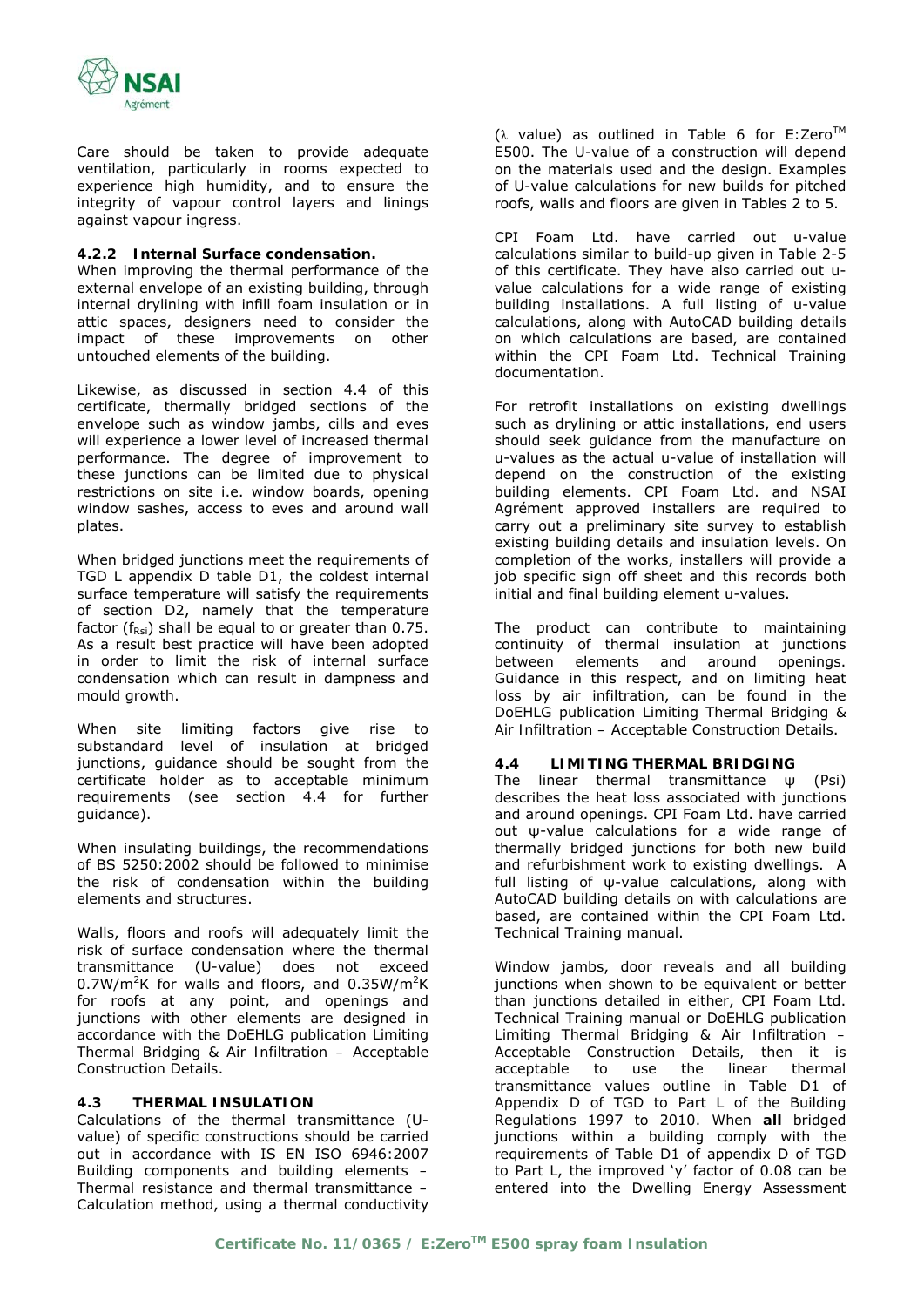

Procedure (DEAP) Building Energy Rating (BER) calculation.

Where either of the above options are shown to be valid, or when the required values can not be achieved, all relevant details should be recorded on the 'Certificate of Compliance' for that project for use in future BER calculations.

'Ψ' values for other junction outside the scope of this certificate should be assessed in accordance with the BRE IP1/06 "Assessing the effects of thermal bridging at junctions and around openings" and BRE Report BR 497 "Conventions for calculating linear thermal transmittance and temperature factors" in accordance with appendix D of TGD to Part L of the Building Regulations 1997 to 2010.

# **4.5 MATERIALS IN CONTACT WITH ELECTRICAL WIRING**

The product is compatible with materials in contact. E:Zero™ E500 Spray insulation is compatible in direct contact with CPVC piping systems, as per Paschal Engineering Study for the Spray Polyurethane Foam Alliance (SPFA). Building elements to be insulated must be assessed for suitability and any necessary repairs carried out. The positioning and access to services should also be considered.

In attic areas, existing electrical cable should be raised above the level of the foam insulation where possible. Encapsulating cables presents an obstruction when tracing and locating faults in a circuit. Electrical cabling when embedded within the foam insulation should be run in conduits to facilitate repairs.

Electrical installations should be in accordance with the ETCI publication ET 207: 2003 *Guide to the National Rules for Electrical Installations as Applicable to Domestic Installations.* In relation to recessed spotlights and other luminaries, ET 207 requires they be not less than the minimum distances from combustible materials as specified in clause 559.3.2 of the TCI National rules of the Electro Technical Council of Ireland (ET 101). (See Figure 3)

# **4.6 CORROSION DEVELOPING CAPACITY ON METAL CONSTRUCTIONS**

An evaluation of corrosion developing capacity on metal constructions and plates was carried out.

Corrosion developing capacity was determined following the regulation CUAP/ETA request No 12.01/21, Annex C (2007-06). This involved exposing metal foil samples to wetted insulation for a period of 336 hours followed by examination to determine if samples had suffered perforation as a result of corrosion.

Both Zinc and Copper foil samples were assessed. The results of the assessment

demonstrated little or no risk of corrosion to copper, however  $E:Zero^{TM}$  E500 in conjunction with Zinc failed the corrosion test requirements. As a result the product in not suitable to be placed in contact with Zinc or Zinc plated elements as foam, given the correct environmental conditions, will accelerate the corrosion of such element.

Zinc or Zinc plated elements are used as fixing for timber elements and extensively in prefabricated roof truss. In all situations when foam is in contact with Zinc, the Zinc **must** be separated from the foam by covering the Zinc plate with a protective coating.

#### **4.7 SUSCEPTIBILITY TO MOULD GROWTH**

Susceptibility to mould growth test report indicates that there was no apparent mould growth on samples which were subjected to temperature and humidity. Expression of results; the presence of mould fungus is expressed in classes of intensity of growth according to table 4 of IS EN ISO 846. For all samples tested, E:Zero™ E500 achieved a class 0 rating in accordance with table 4 of IS EN ISO 846.

## **4.8 TESTS AND ASSESSMENTS WERE CARRIED OUT TO DETERMINE THE FOLLOWING:**

- **Density**
- Water vapour resistivity
- Dimensional stability
- Thermal conductivity
- Compressive behaviour
- Tensile strength parallel to face
- Suitability of foam insulation in contact with timber.
- REACH compliance (Registration, Evaluation, Authorisation and Restriction of Chemicals).
- Safety Data Sheets E:Zero™ E500
- Assessment of Spray Rig information
- Adequacy of fill
- Safe storage

# **4.9 OTHER INVESTIGATIONS**

- (i) Existing data on product properties in relation to fire, toxicity, thermal conductivity and dimensional stability were assessed.
- (ii) The manufacturing process was examined including the methods adopted for quality control, and details were obtained of the quality and composition of the materials used. The manufacture has ISO 9001:2008 accreditation.
- (iii) Site visits were conducted to assess the practicability of installation and the history of performance in use of the product.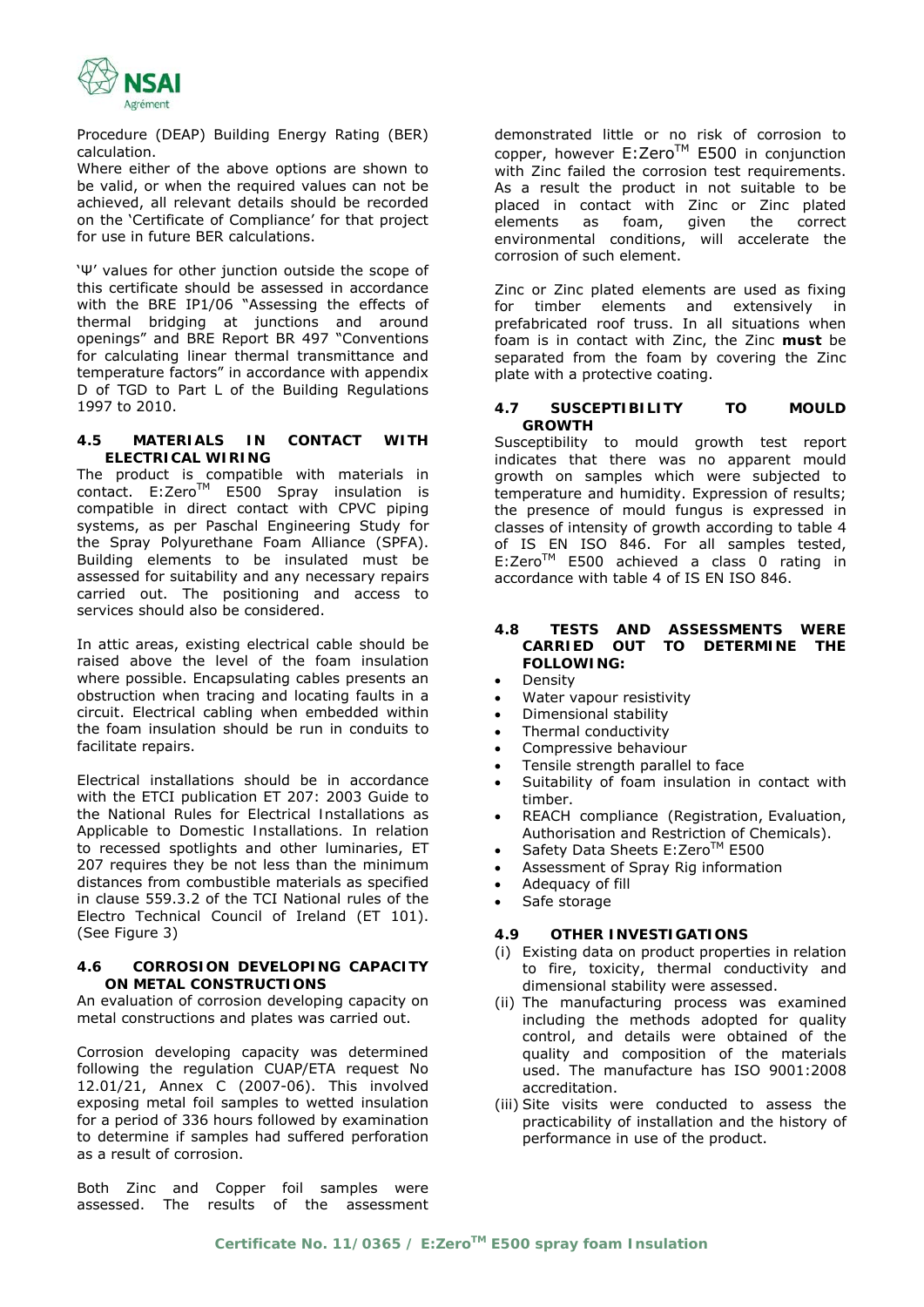# **New Construction - E:ZeroTM E500**

| <b>Pitched Roofs Ceiling Level</b>                                                                                                                                                                                                                                                                                                                                                                                                                   |                                              |  |
|------------------------------------------------------------------------------------------------------------------------------------------------------------------------------------------------------------------------------------------------------------------------------------------------------------------------------------------------------------------------------------------------------------------------------------------------------|----------------------------------------------|--|
|                                                                                                                                                                                                                                                                                                                                                                                                                                                      | New Construction                             |  |
| U-values for tiled or slated pitched<br>roof,<br>ventilated roof space, insulation placed<br>between and over joists at ceiling level                                                                                                                                                                                                                                                                                                                |                                              |  |
| <b>Thickness of</b><br>insulation (mm)                                                                                                                                                                                                                                                                                                                                                                                                               | U-Value (W/m <sup>2</sup> K)                 |  |
| 250                                                                                                                                                                                                                                                                                                                                                                                                                                                  | 0.16                                         |  |
| 290                                                                                                                                                                                                                                                                                                                                                                                                                                                  | 0.14                                         |  |
| Note:- These values are based on the following<br>construction (external to internal):<br>- Conventional tiled or slated pitched roof<br>- Ventilated roof space<br>- Timber ceiling joists at 400mm centres<br>- E:Zero™ E500 insulation (92%)/timber<br>rafters (8%) (insulation and timber depths as<br>indicated above)<br>- Vapour check barrier<br>- Plasterboard - 12.5mm<br>- 3mm gypsum skim coat finish<br>Table 2                         |                                              |  |
|                                                                                                                                                                                                                                                                                                                                                                                                                                                      | <b>Timber Frame Walls</b>                    |  |
| New Construction                                                                                                                                                                                                                                                                                                                                                                                                                                     |                                              |  |
| and rendered external finish.                                                                                                                                                                                                                                                                                                                                                                                                                        | U-values for timber frame walls with masonry |  |
| <b>Thickness of</b><br>insulation (mm)                                                                                                                                                                                                                                                                                                                                                                                                               | U-Value (W/m <sup>2</sup> K)                 |  |
| 155                                                                                                                                                                                                                                                                                                                                                                                                                                                  | 0.27                                         |  |
| 190                                                                                                                                                                                                                                                                                                                                                                                                                                                  | 0.21                                         |  |
| 270                                                                                                                                                                                                                                                                                                                                                                                                                                                  | 0.15                                         |  |
| Note:- These values are based on the following<br>construction (external to internal):<br>- Concrete Block outer leaf (100mm) with<br>external render.<br>- Ventilated air cavity - 50mm<br>- Breather membrane<br>- OSB sheathing ply- 15mm<br>- E:Zero™ E500 insulation (85%) and timber<br>studs (15%) (insulation and timber depths as<br>indicated above)<br>- Vapour check barrier<br>- Plasterboard - 12.5mm<br>- 3mm gypsum skim coat finish |                                              |  |

**Table 3** 

# New Construction U-values for tiled or slated pitched roof with **Thickness of insulation (mm) U-Value (W/m2K)**  200 0.20 240 0.16 280 0.14 construction (external to internal): - Conventional tiled or slated pitched roof roofing felt - Timber ceiling joists at 400mm centres - Roofing cards placed between rafters. - E:Zero<sup>TM</sup> E500 insulation (92%)/timber rafters (8%) (timber battens added to rafters to achieve depths as indicated above) - Vapour check barrier - Plasterboard – 12.5mm 3mm gypsum skim coat finish **Table 4 Suspended timber floor**  New Construction Ground floor insulation between joists. **P/A (Perimeter/Area) U-Value (W/m2K)**  0.2 0.18

**Table 5** 

# **Pitched Roofs Sloping Level**

50mm ventilated space over breathable roofing felt, insulation placed against roofing cards between rafters at sloping level

| <b>Thickness of</b><br>insulation (mm) | U-Value (W/m <sup>2</sup> K) |
|----------------------------------------|------------------------------|
| 200                                    | 0.20                         |
| 240                                    | 0.16                         |
| 280                                    | 0.14                         |
|                                        |                              |

**Note:-** These values are based on the following

- 50mm ventilated space over breathable

- 
- 
- 
- 
- 
- 

| <b>JUSHEINER UITINEL TIUUI</b>                                                           |                              |  |  |
|------------------------------------------------------------------------------------------|------------------------------|--|--|
| New Construction                                                                         |                              |  |  |
| Ground floor insulation between joists.                                                  |                              |  |  |
| P/A<br>(Perimeter/Area)                                                                  | U-Value (W/m <sup>2</sup> K) |  |  |
| 0.2                                                                                      | 0.18                         |  |  |
| 0.4                                                                                      | 0.21                         |  |  |
| 0.6                                                                                      | 0.22                         |  |  |
| 0.23<br>0.8                                                                              |                              |  |  |
| 1.0                                                                                      | 0.23                         |  |  |
| Note:<br>These values are based on the following<br>construction (external to internal): |                              |  |  |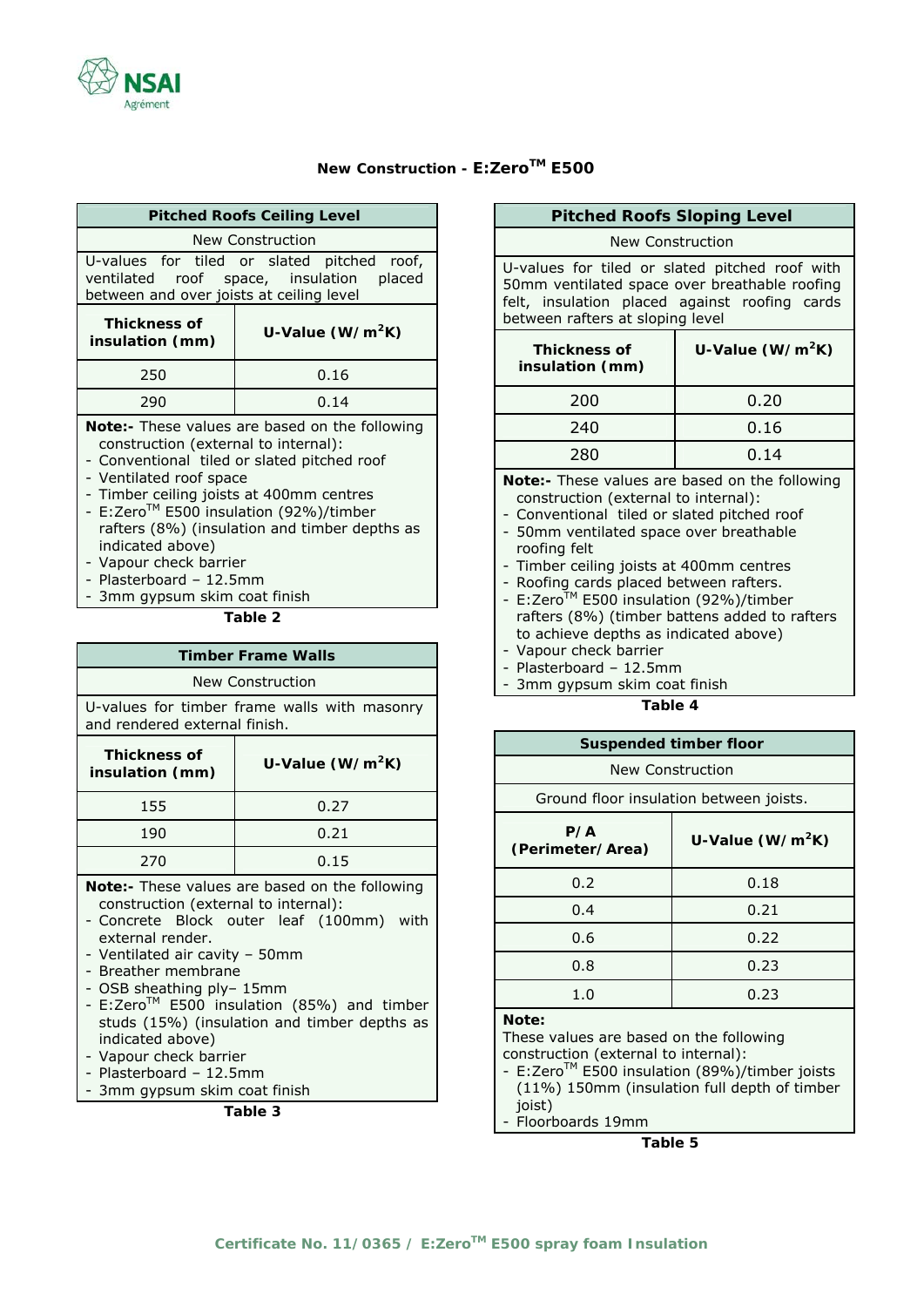

| <b>Characteristics</b>                        | <b>Test method reference</b>                                         |                   | E:Zero™ E500 |      |                          |
|-----------------------------------------------|----------------------------------------------------------------------|-------------------|--------------|------|--------------------------|
|                                               |                                                                      |                   | Sample A     |      | <b>Units</b>             |
| Water adsorption                              | IS EN 1609:1997 (Method A)                                           |                   | 19.82        |      | kg/m <sup>2</sup>        |
|                                               | I.S. EN 12086:1997 Water vapour<br>transmission rate (g)             |                   | 951          |      | $mg/m^2$ /Hour           |
| Water vapour                                  | I.S. EN 12086:1997<br>Water Vapour Permeance (W)                     |                   | 1.19         |      | mg/m <sup>2</sup> hourPa |
| permeability                                  | I.S. EN 12086:1997<br>Water vapour resistance (Z)                    |                   | 0.85         |      | m <sup>2</sup> HourPa/mg |
|                                               | I.S. EN 12086:1997 Water vapour<br>resistance factor $(\mu)$         |                   | 11.44        |      | $\mu$ -value             |
| Thermal<br>conductivity                       | I.S. EN 12667:2001 ( $\lambda$ - value)                              |                   | 0.038        |      | W/mK                     |
| Compressive<br>behaviour                      | I.S. EN 826:1996 - Compressive stress at<br>10% relative deformation |                   | 9.7          |      | kPa                      |
| Tensile strength<br>parallel to face          | I.S. EN 1608:1997                                                    |                   | 7.5          |      | kPa                      |
| Tensile strength<br>perpendicular to<br>face  | I.S. EN 1607:1997                                                    |                   | 17.4         |      | kPa                      |
| Dimensional                                   | Length<br>I.S EN 1603: 1997                                          |                   | 0.09         |      | $\frac{0}{0}$            |
| stability                                     |                                                                      | Method B<br>Width |              | 0.10 | $\frac{0}{0}$            |
| Dimensional<br>stability                      | I.S EN 1604: 1997<br>With 48 hours at 60°C                           | Length            | 0.60         |      | $\frac{0}{0}$            |
|                                               |                                                                      | Width             | 0.67         |      | $\frac{0}{0}$            |
|                                               |                                                                      | Depth             | $-0.80$      |      | $\frac{0}{0}$            |
| Dimensional<br>I.S EN 1605: 1997<br>stability |                                                                      | Step A            | $-75$        |      | $\frac{0}{0}$            |
|                                               |                                                                      | Step B            | $-76$        |      | $\frac{0}{0}$            |
| Air Permeability                              | I.S. EN 29053 - Length related airflow<br>resistance                 |                   | 543          |      | kPa.s/m <sup>2</sup>     |
| I.S. EN 1602<br>Density (Range)               |                                                                      |                   | 8.0          | 11.0 | Kg/m <sup>3</sup>        |
|                                               | Density for 1000cm <sup>3</sup> QA samples                           |                   | 8            | 11   | g                        |
| Susceptibility to<br>Mould growth             | <b>IS EN ISO 846</b>                                                 |                   | Class 0      |      |                          |

**Table 6: E:ZeroTM E500 - Characteristics** 

| <b>Insulation</b>                                                                                                                                                                                                                                                                                                                                                                                                                                                                                                                                                                                       | <b>Description</b>                                                                                                                                                                              | Result to EN 13501-1 <sup>1,2</sup> |  |
|---------------------------------------------------------------------------------------------------------------------------------------------------------------------------------------------------------------------------------------------------------------------------------------------------------------------------------------------------------------------------------------------------------------------------------------------------------------------------------------------------------------------------------------------------------------------------------------------------------|-------------------------------------------------------------------------------------------------------------------------------------------------------------------------------------------------|-------------------------------------|--|
| $E:Zero^{TM}$<br>E500                                                                                                                                                                                                                                                                                                                                                                                                                                                                                                                                                                                   | Facing - 12mm, 700kg/m <sup>3</sup> plasterboard sheet<br>75mm Insulation core<br>Facing - 12mm, 700kg/m <sup>3</sup> plasterboard sheet<br>Surrounding timber Framework - 576kg/m <sup>3</sup> | $B-s1,d0$                           |  |
| <sup>1</sup> The classification is valid for the following substrates and air gaps:<br>Nominal thickness plasterboard: 12 mm (open joints)<br>i)<br>Nominal thickness polyurethane open cell foam: 75 mm<br>ii)<br>Measured density polyurethane open cell foam: 16 kg/m <sup>3</sup><br>iii)<br>Nominal thickness wood: 40 mm<br>iv)<br><sup>2</sup> This classification for the product, is valid for the following end use conditions:<br>Self-supporting<br>i)<br>With or without a void<br>ii)<br>iii)<br>Fixing plaster board on wood: mechanically<br>With vertical and horizontal joints<br>iv) |                                                                                                                                                                                                 |                                     |  |

**Table 7: Fire test results**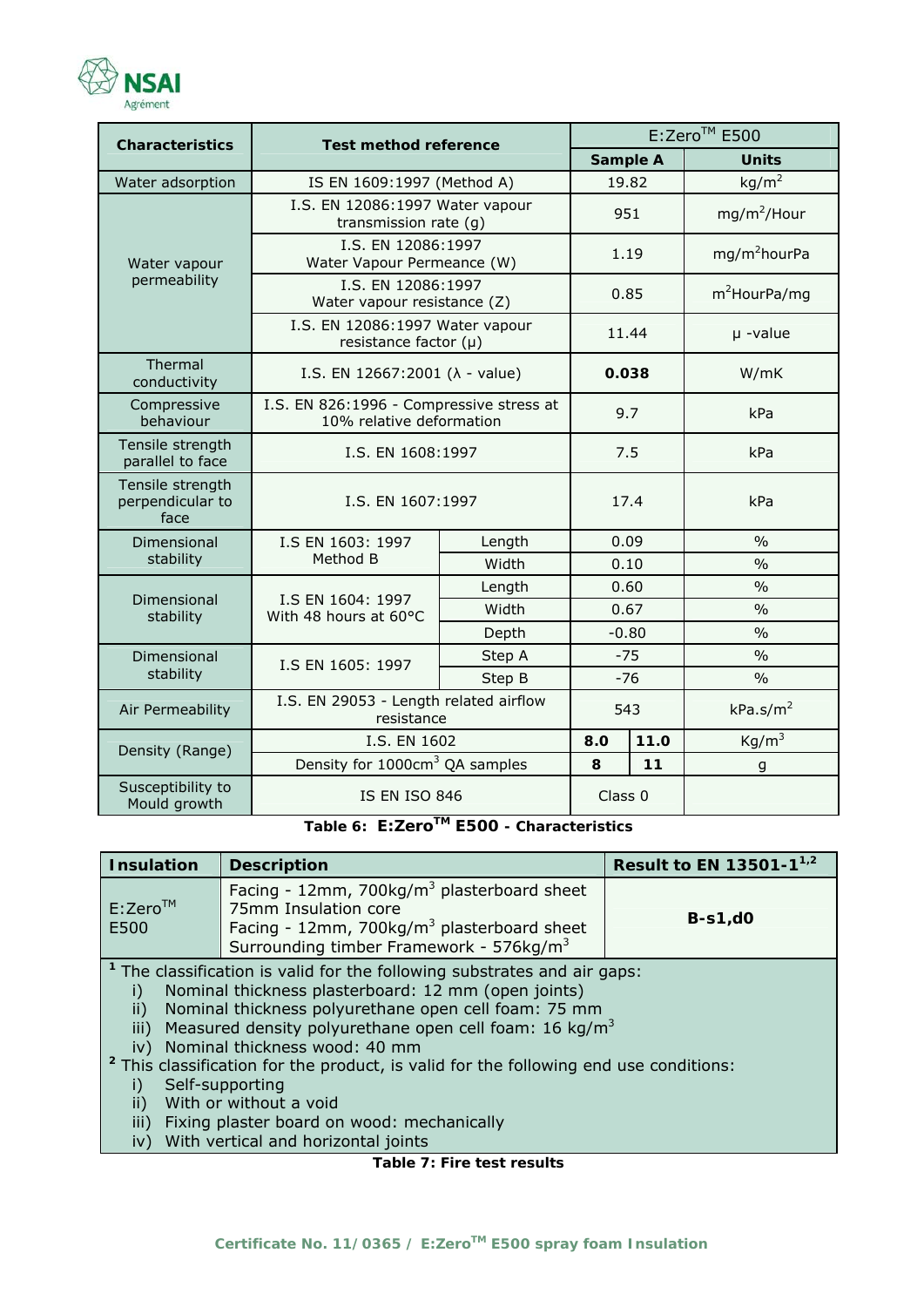

Part Five / Conditions of Certification

**5.1** National Standards Authority of Ireland ("NSAI") following consultation with NSAI Agrément has assessed the performance and method of installation of the product/process and the quality of the materials used in its manufacture and certifies the product/process to be fit for the use for which it is certified provided that it is manufactured, installed, used and maintained in accordance with the descriptions and specifications set out in this Certificate and in accordance with the manufacturer's instructions and usual trade practice. This Certificate shall remain valid for five years from date of issue so long as:

(a) the specification of the product is unchanged.

(b) the Building Regulations 1997 to 2010 and any other regulation or standard applicable to the product/process, its use or installation remains unchanged.

(c) the product continues to be assessed for the quality of its manufacture and marking by NSAI.

(d) no new information becomes available which in the opinion of the NSAI, would preclude the granting of the Certificate.

(e) the product or process continues to be manufactured, installed, used and maintained in accordance with the description, specifications and safety recommendations set out in this certificate.

(f) the registration and/or surveillance fees due to NSAI Agrément are paid.

**5.2** The NSAI Agrément mark and certification number may only be used on or in relation to product/processes in respect of which a valid Certificate exists. If the Certificate becomes invalid the Certificate holder must not use the NSAI Agrément mark and certification number and must remove them from the products already marked.

**5.3** In granting Certification, the NSAI makes no representation as to;

(a) the absence or presence of patent rights subsisting in the product/process; or

(b) the legal right of the Certificate holder to market, install or maintain the product/process; or

(c) whether individual products have been manufactured or installed by the Certificate holder in accordance with the descriptions and specifications set out in this Certificate.

**5.4** This Certificate does not comprise installation instructions and does not replace the manufacturer's directions or any professional or trade advice relating to use and installation which may be appropriate.

**5.5** Any recommendations contained in this Certificate relating to the safe use of the certified product/process are preconditions to the validity of the Certificate. However the NSAI does not certify that the manufacture or installation of the certified product or process in accordance with the descriptions and specifications set out in this Certificate will satisfy the requirements of the Safety, Health and Welfare at Work Act 2005, or of any other current or future common law duty of care owed by the manufacturer or by the Certificate holder.

**5.6** The NSAI is not responsible to any person or body for loss or damage including personal injury arising as a direct or indirect result of the use of this product or process.

**5.7** Where reference is made in this Certificate to any Act of the Oireachtas, Regulation made thereunder, Statutory Instrument, Code of Practice, National Standards, manufacturer's instructions, or similar publication, it shall be construed as reference to such publication in the form in which it is in force at the date of this Certification.